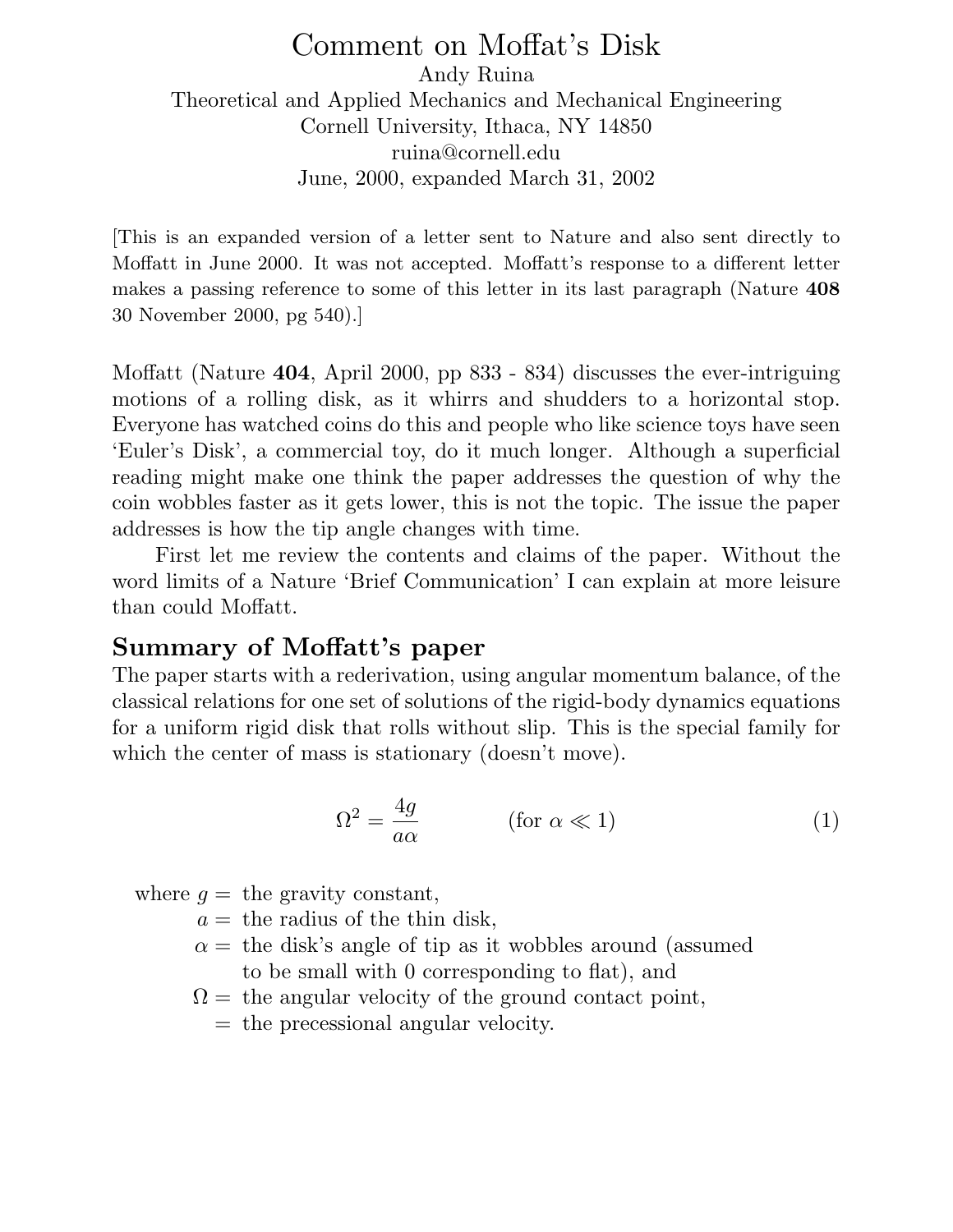Also, uncontroversially, the energy (kinetic +potential) of a disk in the motions as described by Eqn. (1) is

$$
E = \frac{3}{2}Mg\alpha.
$$
 (2)

The key observation is that this equation says that the wobbling rate  $(Ω)$ goes to infinity as the disk gets close to flat ( $\alpha$  close to zero). This feature of this classical formula corresponds well to what is observed with coins and the Euler Disk toy where the shuddering gets fast as the disk falls.

Moffatt then assumes that at all times the motion is close to this steady precession, so that Eqn. (1) can be used at all times. As energy is lost at a rate

 $\Phi =$  the energy dissipated per unit time,

 $\alpha$  gets smaller and, by equation (1),  $\Omega$  gets bigger.

Moffatt assumes that the only energy loss is from the flow of a viscous fluid squished around between nearly parallel flat surfaces (the bottom of the disk and the support). By an argument that is close to dimensional analysis Moffatt estimates the rate of energy dissipation in terms of the parameters above as well as

 $\mu =$  the air viscosity,

keeping terms of order 1 (e.g.,  $\pi$ ) as he finds convenient. He gets

$$
\Phi = C \cdot \pi \mu g a^2 / \alpha^2 = C \cdot \left(\frac{\pi \mu a^4}{16g}\right) \cdot \Omega^4 \tag{2.5}
$$

where C is a proportionality constant which Moffatt takes as 1 for quantitative purposes. A property of Moffatt's assumed viscous solution is that it applies a torque, but no net force, to the disk. Assuming that all energies and dissipations have been accounted for, the loss of energy per unit time is the dissipation, so

$$
\frac{dE}{dt} = -\Phi.
$$
\n(3)

Because all quantities in Eqn. (3) can be written in terms of, say,  $\alpha$ , Eqn. (3) is then a first order differential equation in  $\alpha$ . Moffatt observes that the solution of this equation predicts that in some finite amount of time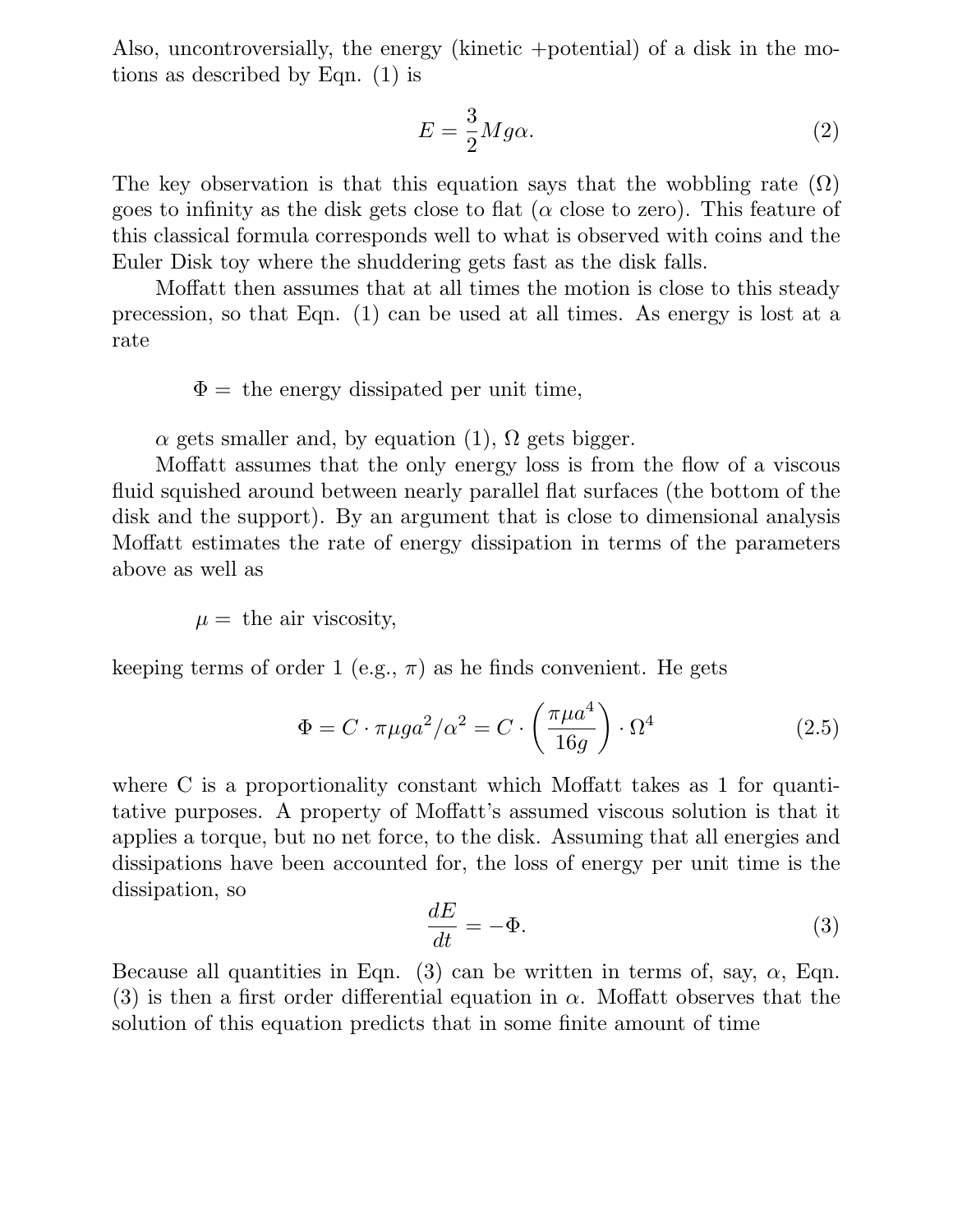- a)  $\alpha$  gets to zero, and
- b)  $d\alpha/dt$  goes to infinity as  $\alpha$  goes to zero. Thus, justifying the title 'Euler's disk and its finite-time singularity', he notes that his model predicts that there is a singularity that occurs in finite time.

The paradox of such a singularity is resolved, he says, by looking at linear momentum balance in the vertical direction. As  $\alpha$  goes to zero, in his calculated solution, the disk's downwards acceleration goes to infinity. Linear momentum balance thus predicts that a tension force is needed from the ground (gravity is constant and the fluid applies no net force) at a critical time. At that time, says Moffatt, the calculation then ceases to be valid and the singularity is avoided.

He notes confidently in the final technical sentence of the paper that "the adiabatic approximation is still well satisfied" at this time.

Using a listed value for the viscosity of air, and assuming his proportionality constant  $C = 1$  (keeping the  $\pi$ ) he predicts a total shuddering time of 100 seconds, close to what is observed with the toy.

# **Critique**

Iam critical of the paper in a number of ways at a number of levels.

But, to be clear, let me first say what I agree with in the paper.

The special classical solutions Moffatt uses for a rolling disk, Eqns. (1,2), are probably good approximations for many rolling coins and the Euler Disk toy once the angle of tip is small, but not too small. The people who wrote the side of the toy's box thought so also, before Moffatt had ever seen the toy (In older versions of the toy, Eqn. 1 was printed on the box). In this regime, the energy balance Eqn. (3) can be usefully used.

Any theory, such as Moffatt's linear viscous dissipation, that uses Eqns.  $(1-3)$  and which has a non-zero dissipation  $\Phi$  predicts a singularity in finite time. That is, the system only has finite energy, so with a non-zero dissipation rate that energy must go to zero in finite time. According to Eqns  $(1,2)$  this requires that  $\Omega$  go to infinity in finite time. For one reason or another, all such theories must become invalid before this singularity and Moffatt was right to try to 'resolve' it.

Further, I could imagine a disk that was flat, smooth, and round enough rolling on a surface that was flat, smooth and hard enough, so that Moffatt's theory would be a good approximation for some range of small angles.

But here the agreement ends. Some of the criticism below may be regarded as unfair in that it criticizes claims which Moffatt did not make. But Ibelieve that some of these claims are implied by Moffatt, how else could the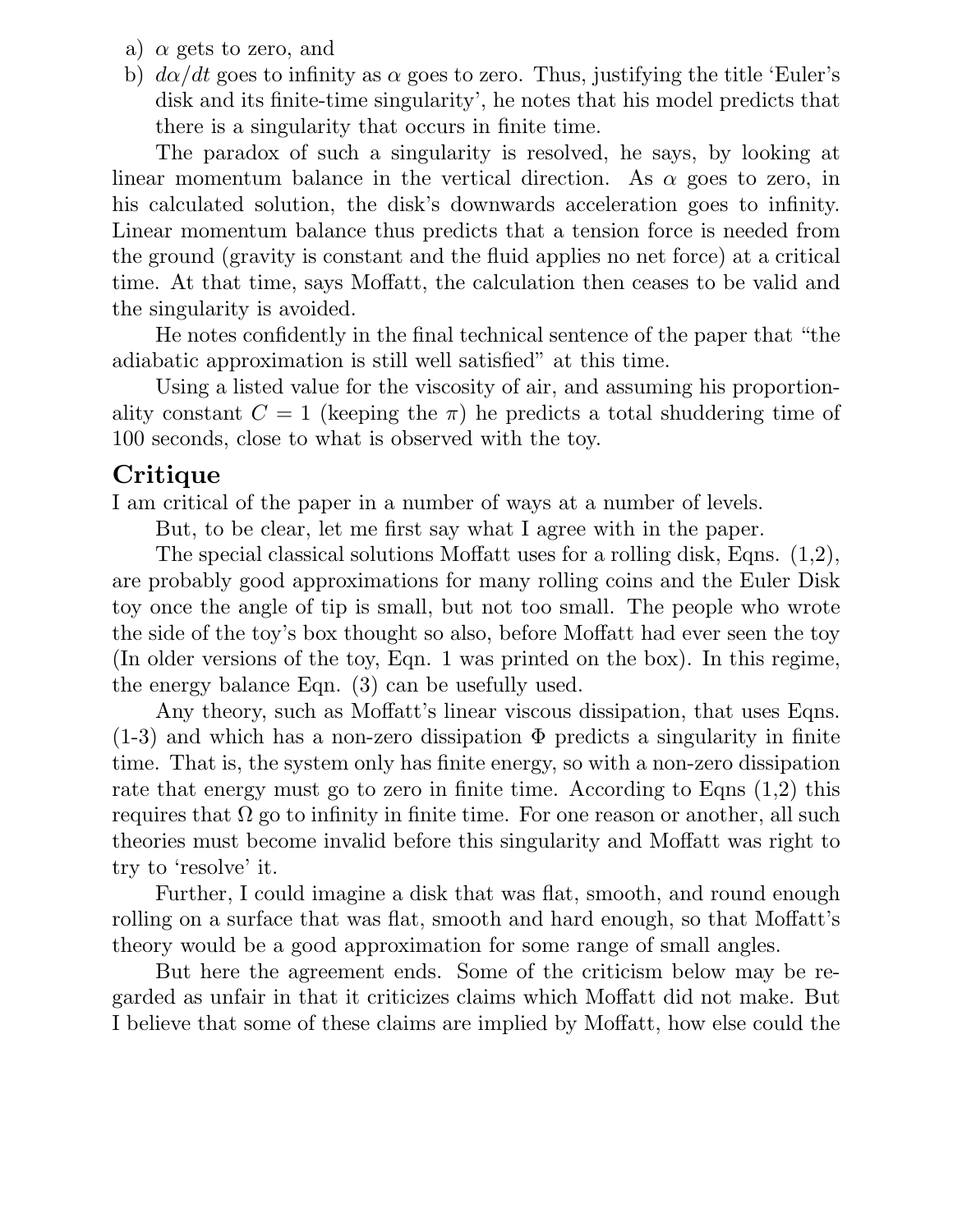existence of the paper be justified.

# **Applicability of Moffatt's theory**

First, as was mentionned in the popular press by some critics and also by a letter to Nature (**408** pg 540) Moffatt's theory cannot apply to all disks that are observed to shudder rapidly as they come to a stop on a flat surface. The clearest example is a wedding band which has nothing close to the needed flat layer of air under it.

Moffatt's calculation is not good for coins either. Most coins are hardly flat compared to the assumed layer beneath them. And, should this be doubted, one can look at the predicted scaling (comparing a US penny with a US quarter, say) and see that the scaling from Moffatt's theory is not predicted for coins. Finally, experiments in a vacuated bell-jar (Nature **408** pg 540) show no significant increase in settling time as would be predicted if air friction were dominant.

Finally, I don't believe Moffatt's theory is good for the Euler disk toy either, as I infer a few ways. First, the toy comes with a parabolic bowl. Thus the gap between the disk and the toy does not have the needed shape nor scaling as  $\alpha$  gets small. Second, most disks the size of that toy are not nearly as good as that toy. To assume that all the toy's dissipation is fluid loss is to assume that the toy manufacturer has done a perfect job of getting rid of all the other common losses. It seems more natural to assume that there is room for improvement in the toy design. Third, the toy, as purchased gives vastly different settling times depending on what surface the support surface is placed on. On a carpet the toy only shudders for a few seconds. One would have to assume that the surface Moffatt used in his experiments was the best of all possible surfaces. Fourth, experiments in a vacuum only show a modest increase in settling time, even for the toy. Fifth, experiments of McDonald using the toy show a dissipation rate that is not proportional to  $\Omega^4$  as Moffatt calculates, but something much less.

In play with various nominally flat round disks on various nominally flat round tables one finds that a given disk has settling times that vary by factors of two or so, while the disk parameters and air viscosity surely vary by far less than 1% between observations. Thus Moffatt's viscous mechanism can't be the primary damping for most disks most of the time.

### **How flat is flat?**

To assume smooth steady rolling one needs flat contacting surfaces. How flat? Presumably flat enough so that the accelerations are less than q. Assuming *n* undulations per radian (about  $6n$  undulations per circumference)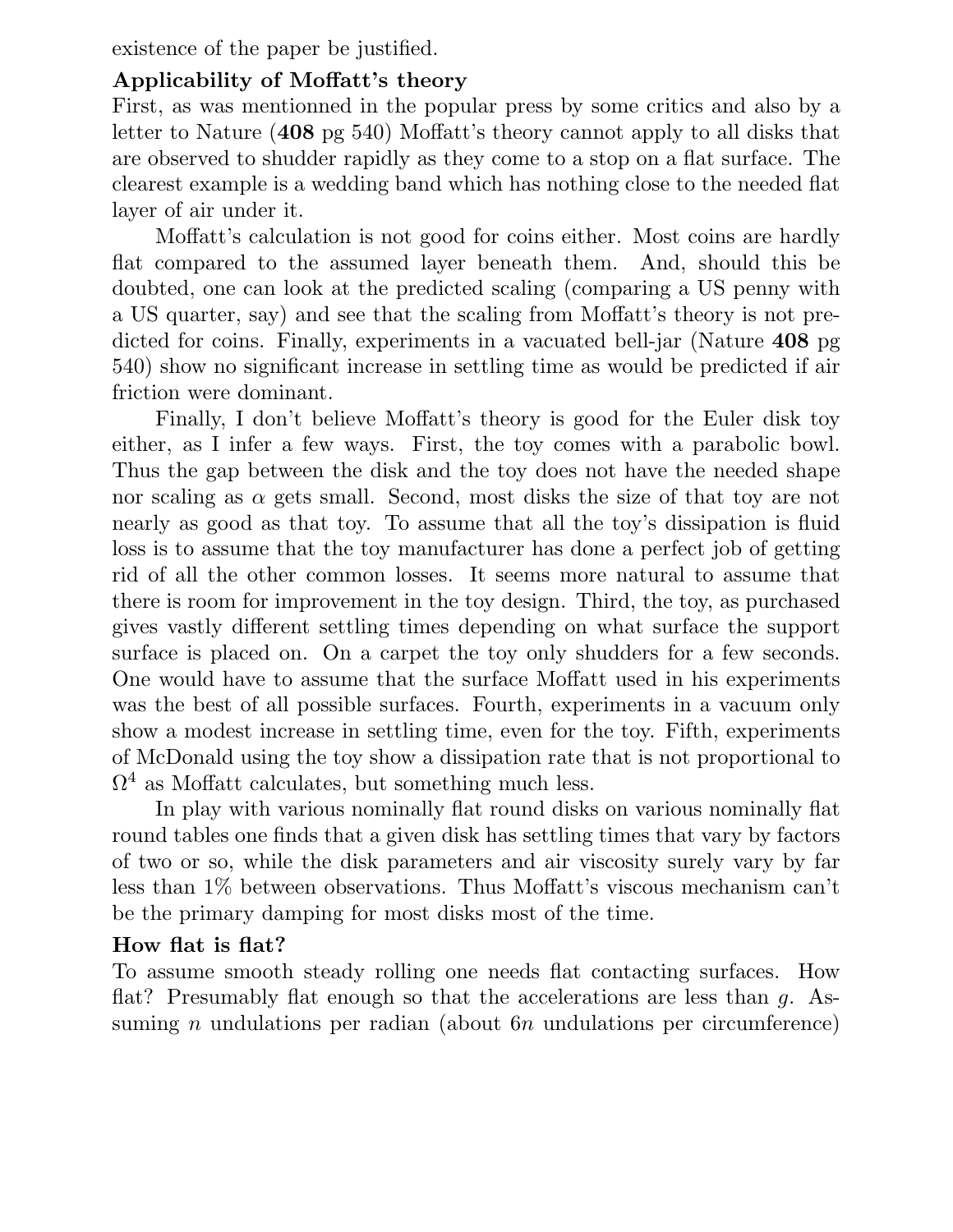with roughness d, the associated bound on accelerations are

$$
g > n^2 \Omega^2 d \Rightarrow d < \frac{g}{n^2 \Omega^2}
$$

Setting  $g = 10 \text{m/s}^2$ ,  $\Omega = 500/\text{s}$  at the end (Moffatt's paper misprints this as 500 Hz),  $n = 4$  (about one undulation per cm of circumference), we get  $d < 2.5 * 10^{-6}$ m. That is, to keep smooth contact to the predicted liftoff time would require surface undulations less than 2.5  $\mu$ m over a cm and less than 25nm roughness per mm. This is highly stringent machining.

Electrical contact measurements for final shuddering of a nominally flat round steel disk on a nominally flat steel plate showed intermittent contact as the above roughness calculation shows should be likely (Simha, private communication 2000) thus the smooth rolling assumption is questionable for many disks near the end of their shuddering motion.

Altogether there is no evidence that Iknow of that indicates that Moffatt's  $\Omega^4$  fluid dissipation dominates for any disk on any surface, although it is concievable that such a disk could be made.

### **Moffatt's math is a little wrong.**

Moffatt's algebra and calculus manipulations are good. But the math around the algebra is not all there.

Assume that some disk is sufficiently flat and round and does roll on a sufficiently stiff, flat surface that Moffatt's fluid dissipation mechanism is always dominant. How then is the singularity 'resolved'?

The singularity is resolved by the breakdown of the accuracy of Eqns. (1,2). Moffatt claims that the 'adiabatic approximation' is good all the way up to tensional contact. Moffatt (personal communication 5/22/00) was unwilling to bet on the correctness of this statement "I hold by the statement" that I made about this in the paper. I don't like to bet on a certainty-it wouldn't be fair on you–".

Moffatt checks the validity of its approximate solution at the time of predicted contact loss by the consistency check of slow variation. But this is not sufficient. At the predicted termination time, no-longer-negligible torque from the air pressure has already changed the unperturbed dynamics (eq. 1 therein) by order 1.

That is, an integration of the full equations for a rolling disk with fluid drag (not restricted to Eqns. 1,2) would differ markedly from Eqns. 1,2 before tensional contact would be predicted. That this has to be the case is made clear by the observation that the fluid mechanism has no net force, and thus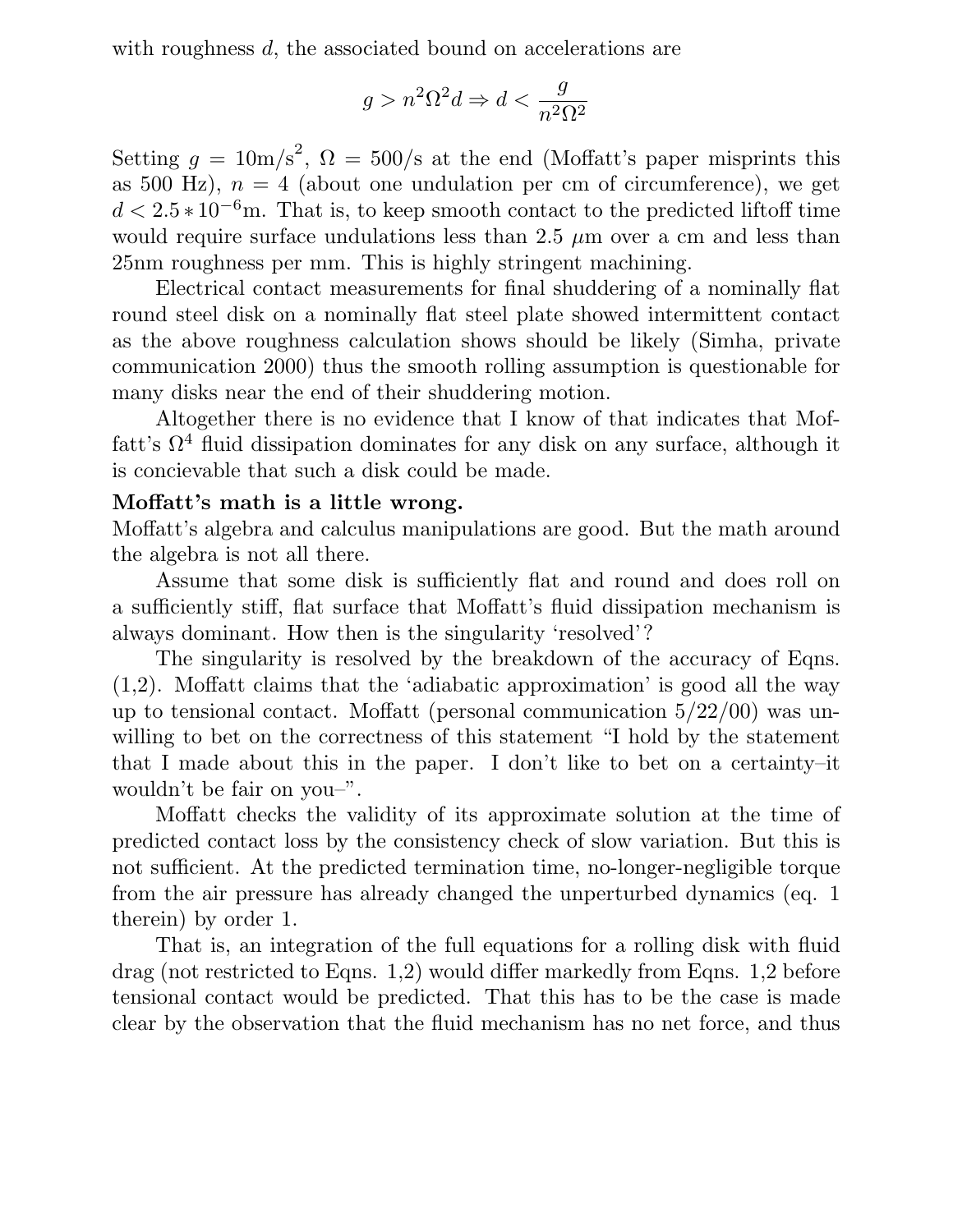no means to pull the disk down with the accelerations that the restricted theory predicts.

It turns out from integration of more full equations, that the breakdown of the adiabatic approximation does occur before tensional contact, but that the time of this breakdown is very close to the time predicted by Moffatt. That is, Moffatt's mistake was real, but this does not substantially affect his predictions. I only harp on it because, once one discards the physical applicability of his theory all that is left is the model, and even that is not done correctly.

### **Competing Theories**

Moffatt is correct to refute macroscopic frictional slip as a loss mechanism. But there are other possible contact losses.

One loss mechanism of which one can be sure is radiation through the support surface. This could be from collisions (non-flatness) or from deformation of the support structure. There is no need for plastic contact to invoke this mechanism. In effect, the disk could be rolling up hill all the time. Primary evidence in favor of this mechanism is that the Euler Disk toy has settling times that depend on the surface its base is placed on. Also, in our own experiments with metal disks on thick metal plates, the settling time depended on what surface the lower plate was supported by.

Another possible loss mechanism is from collisions, as noted in the roughness calculations above.

Standard rolling friction due to plastic deformation of the contacting surfaces and micro-slip there is another possible mechanism.

Assume, as one common class of rolling loss approximations, dissipation proportional to (contact speed)<sup>β</sup>, and thus

$$
\Phi=C\Omega^{\beta}.
$$

Classic rate-independent rolling friction would give  $\beta = 1$ . A viscous contact term would give  $\beta = 2$ , and a quadratic collisional loss mechanism might give  $\beta = 3$ .

In a slow-varying small-angle theory like in the paper, all of these give a finite-time singularity; and the slow-varying singular approximation will be inaccurate near stoppage for many reasons (one possibility being neglected fluid effects).

**Are Finite-time singularities any big deal?** The title of Moffatt's paper leads one to think that there is a big surprise in having a mechanics problem